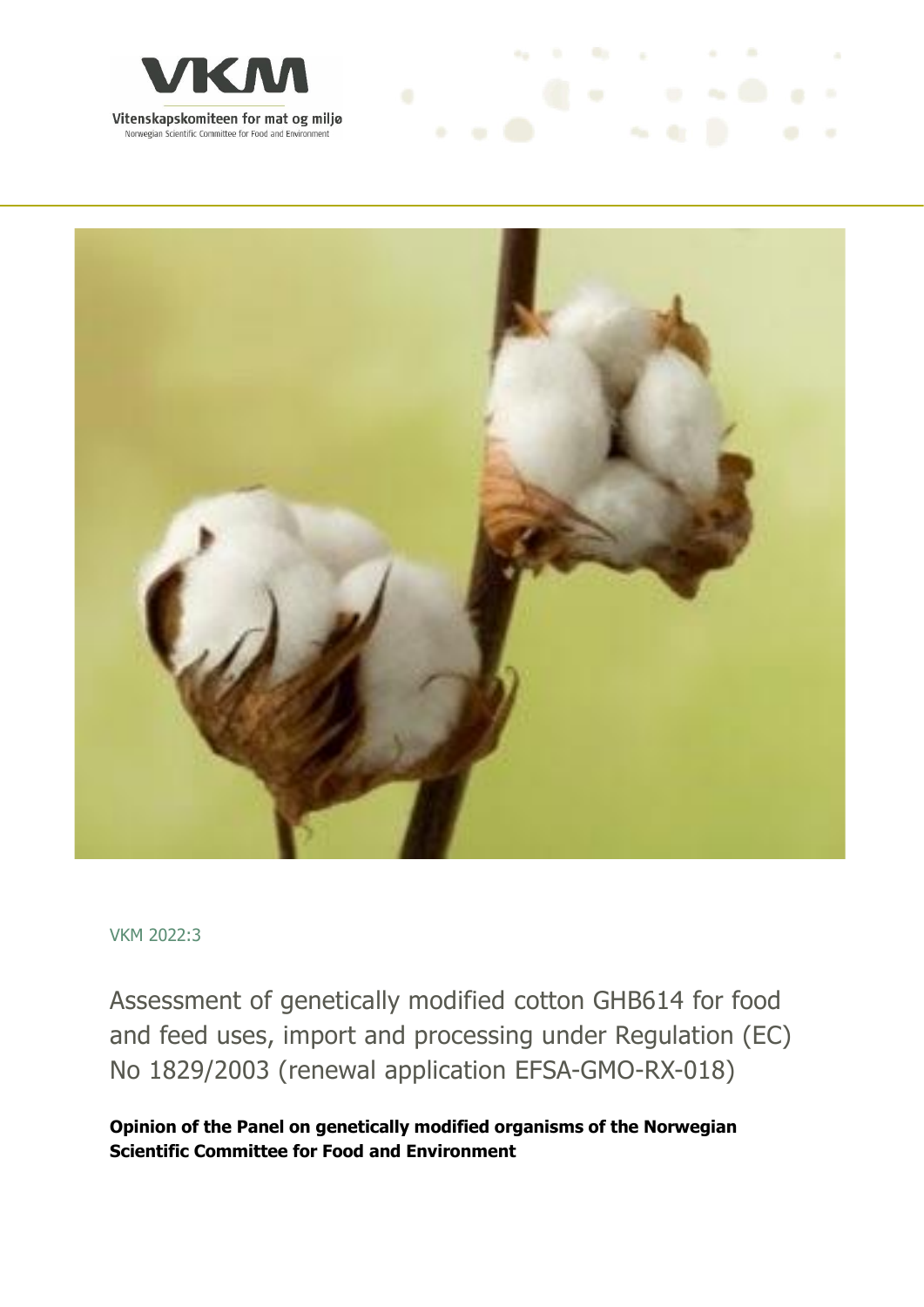VKM Report 2022:3

Assessment of genetically modified cotton GHB614 for food and feed uses, import and processing under Regulation (EC) No 1829/2003 (renewal application EFSA-GMO-RX-018)

Scientific Opinion of the Panel on genetically modified organisms of the Norwegian Scientific Committee for Food and Environment 14.02.2022

ISBN: 978-82-8259-378-6 ISSN: 2535-4019 Norwegian Scientific Committee for Food and Environment (VKM) Postboks 222 Skøyen 0213 Oslo Norway Phone: +47 21 62 28 00 Email: vkm@vkm.no

vkm.no Cover photo: Colourbox

Suggested citation: VKM, Johanna Bodin (Chair), Nur Duale, Anne Marthe Jevnaker, Monica Sanden, Ville Erling Sipinen, Tage Thorstensen and Rose Vikse (2022). Assessment of genetically modified cotton GHB614 for food and feed uses, import and processing under Regulation (EC) No 1829/2003 (renewal application EFSA-GMO-RX-018. Scientific Opinion of the Panel on genetically modified organisms (GMO) of the Norwegian Scientific Committee for Food and Environment. VKM Report 2022:3, ISBN: 978-82-8259-378-6, ISSN: 2535-4019. Norwegian Scientific Committee for Food and Environment (VKM), Oslo, Norway.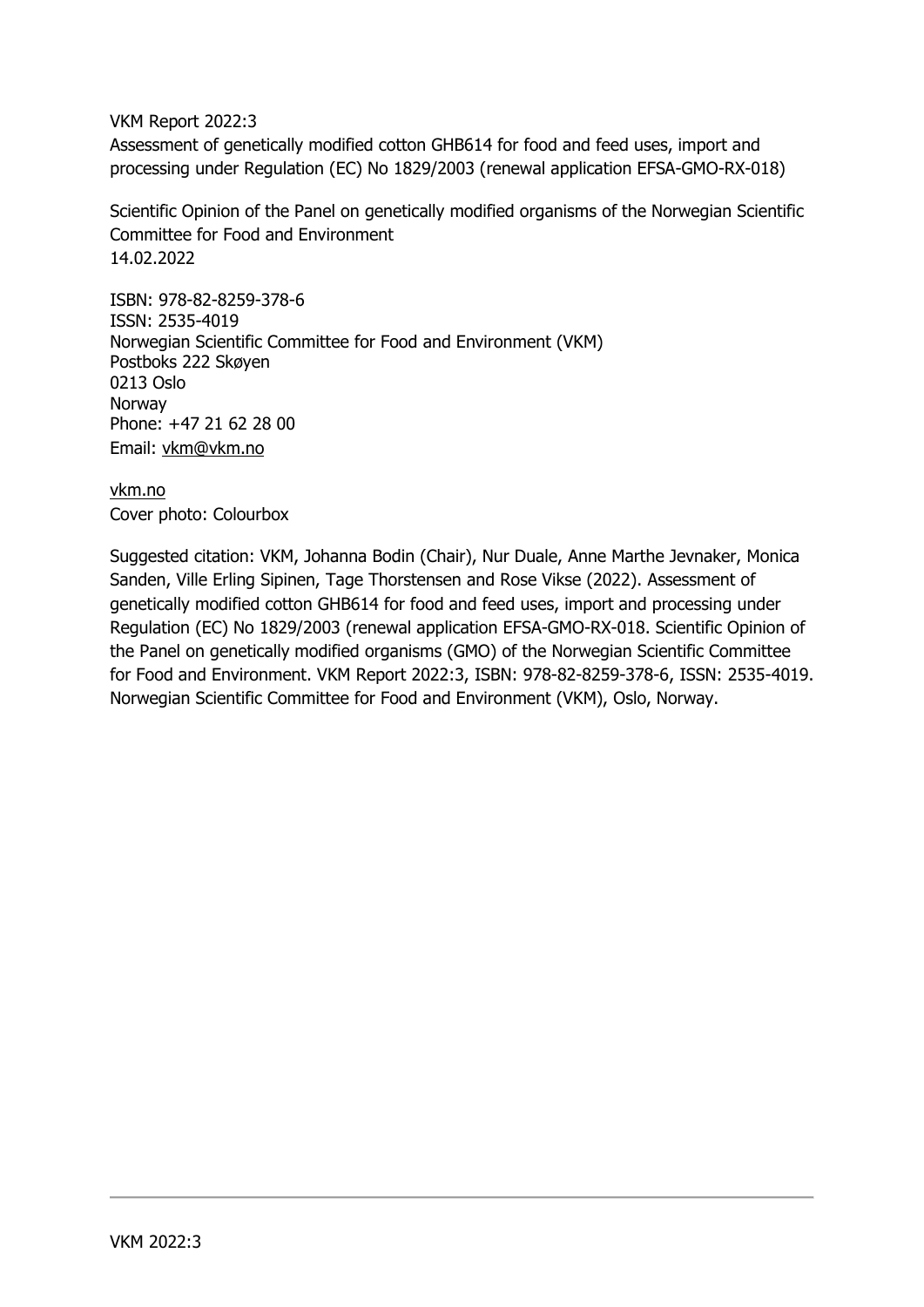**Assessment of genetically modified cotton GHB614 for food and feed uses, import and processing (renewal application EFSA-GMO-RX-018) under regulation (EC) No 1829/2003 of the European Parliament and of the Council of 22 September 2003 on genetically modified food and feed**

## **Authors of the opinion**

The authors have contributed to the opinion in a way that fulfils the authorship principles of VKM (VKM, 2019). The principles reflect the collaborative nature of the work, and the authors have contributed as members of the VKM Panel on genetically modified organisms.

**Members of the Panel on** genetically modified organisms: Johanna Bodin (Chair), Monica Sanden, Nur Duale, Rose Vikse and Tage Thorstensen

**VKM staff:** Anne Marthe Jevnaker and Ville Erling Sipinen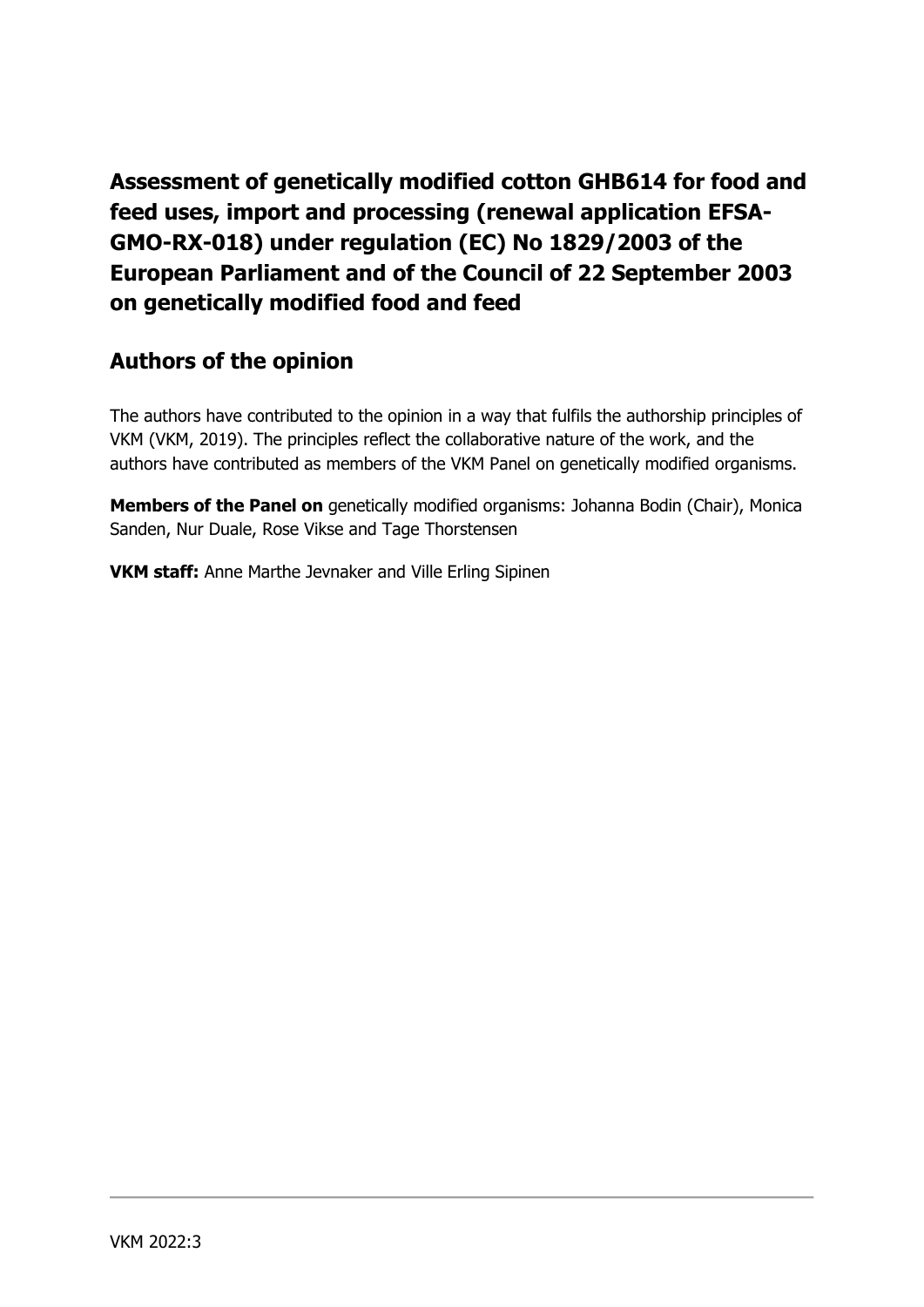# Table of Contents

|                  | Background as provided by the Norwegian Food Safety Authority and the          |  |
|------------------|--------------------------------------------------------------------------------|--|
| $\mathbf{1}$     | Assessment of genetically modified cotton GHB614 (renewal application          |  |
| 1.1              |                                                                                |  |
| 1.2 <sub>2</sub> | Considerations after EFSAs publication of their scientific opinion – part 111  |  |
| 1.3              | Considerations after EFSAs publication of their scientific opinion – part 2 12 |  |
| 2 <sup>1</sup>   |                                                                                |  |
| 3 <sup>7</sup>   |                                                                                |  |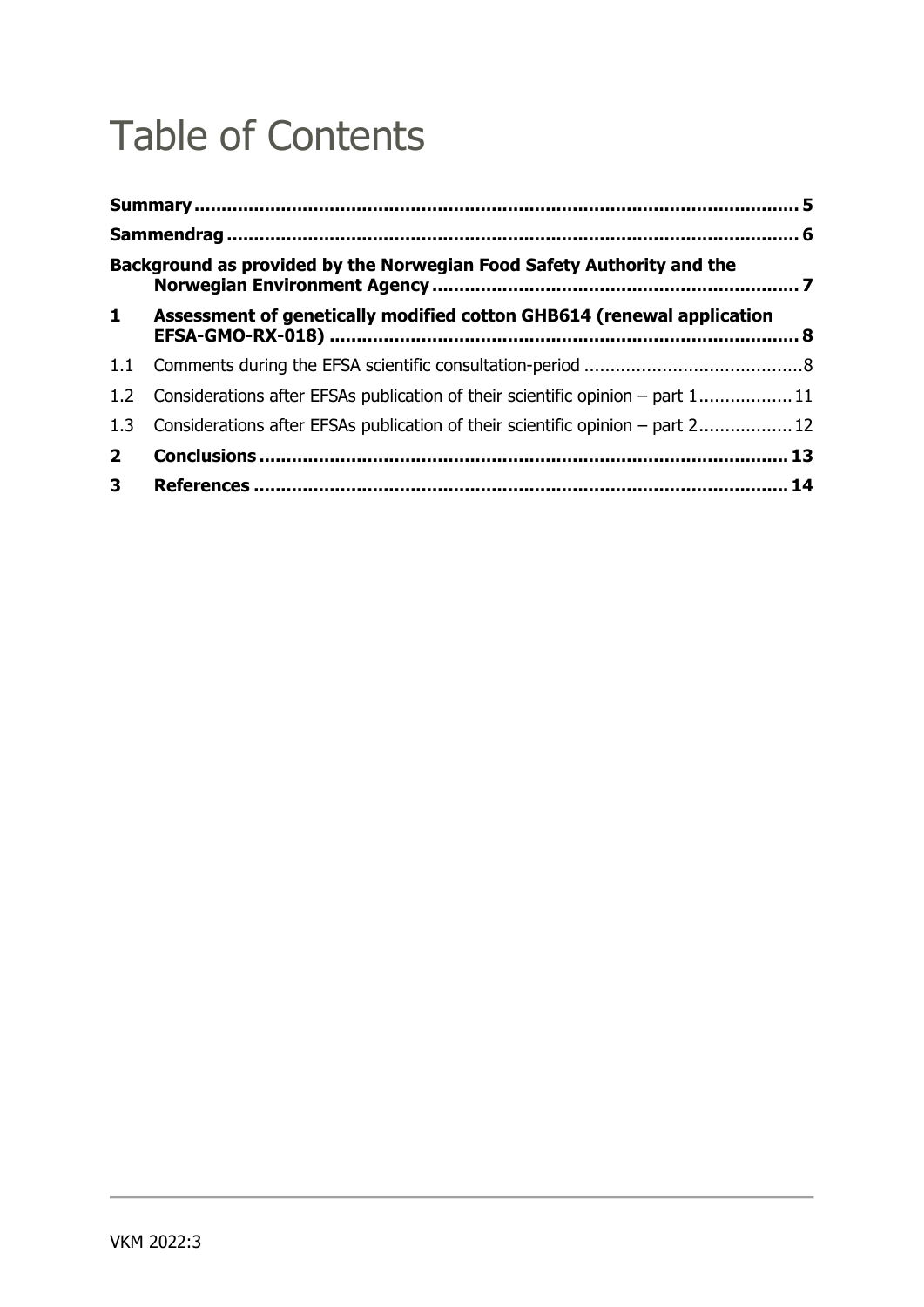# **Summary**

Cotton GHB614 is derived from the cotton variety Coker 312 which was transformed by Agrobacterium-mediated gene transfer technology. Cotton GHB614 expresses a modified epsps (2mepsps) maize gene leading to the production of a modified 5-enolpyruvylshikimate-3-phosphate synthase (2mEPSPS) enzyme. The enzyme is insensitive to glyphosate and thereby confers tolerance in cotton GHB614 to glyphosate-based herbicides.

A risk assessment of cotton GHB614 was first performed by the VKM GMO Panel in connection with the original application, EFSA-GMO-NL-2008-51, in 2009 (VKM 2009). An updated risk assessment was published in 2016 (VKM 2016).

The scientific documentation provided in the original application for genetically modified cotton GHB614 was adequate for risk assessment, and in accordance with EFSA guidance on risk assessment of genetically modified plants for use in food or feed (EFSA 2011; VKM 2016).

VKM did not assessed the renewal application EFSA-GMO-RX-018 during EFSAs commenting period in accordance with the assignment from NFSA and NEA, due to other pressing priorities.

However, the VKM GMO panel has assessed the documentation in the application EFSA‐ GMO‐RX-018 and EFSAs scientific opinion on genetically modified cotton GHB614. The scientific documentation provided in the application is adequate for risk assessment, and in accordance with the EFSA guidance on risk assessment of genetically modified plants for use in food or feed. The VKM GMO panel does not consider the introduced modifications in cotton GHB614 to imply potential specific health or environmental risks in Norway, compared to EU-countries. The EFSA scientific opinion is, therefore, adequate also for Norwegian considerations.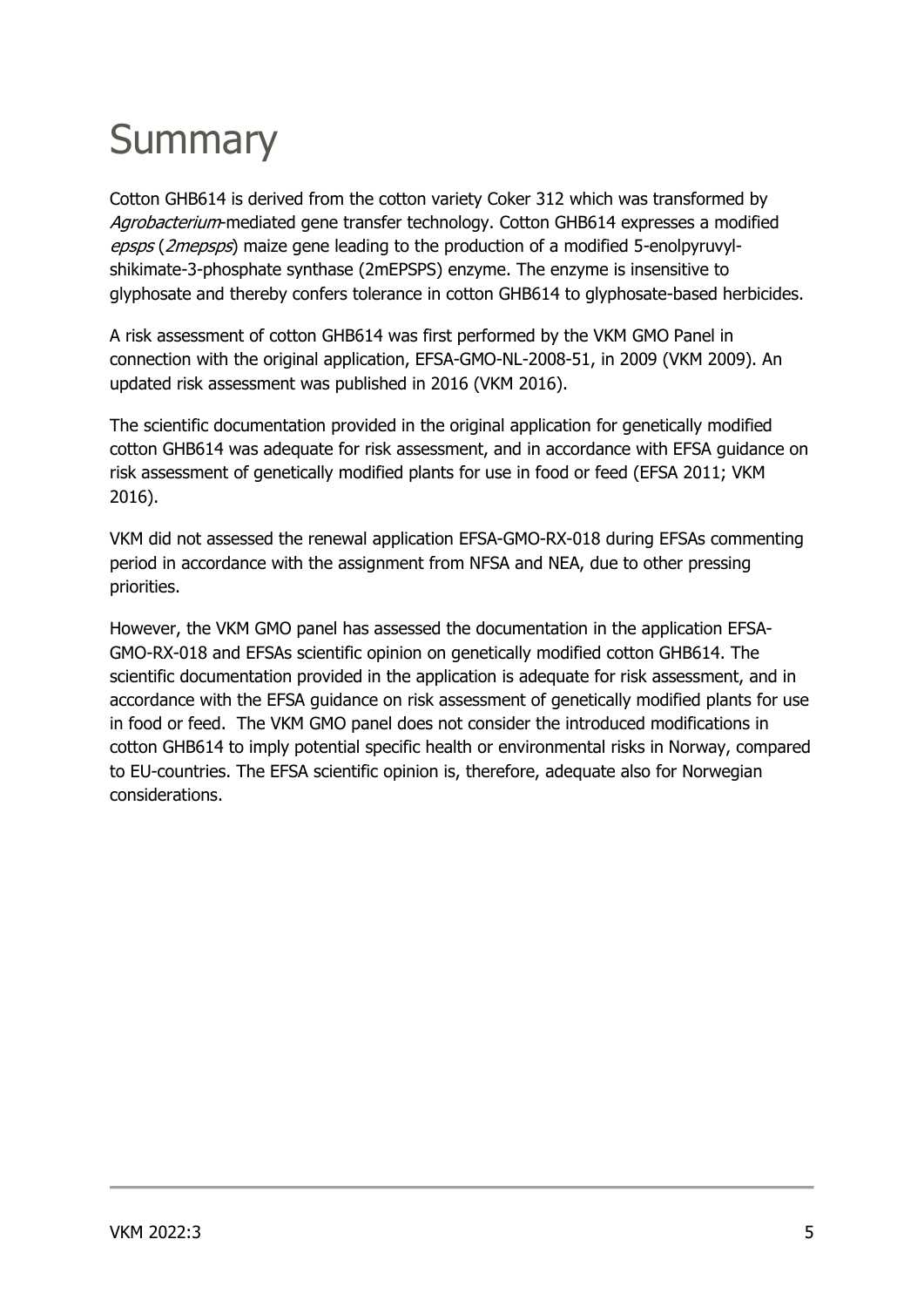# **Sammendrag**

Bomull GHB614 er avledet fra bomullssorten Coker 312 som ble transformert ved Agrobacterium-mediert genoverføring. Bomull GHB614 uttrykker et modifisert epsps gen (2mepsps) fra mais som fører til produksjon av et modifisert 5-enolpyruvyl-shikimate-3fosfatsyntase (2mEPSPS) enzym. Enzymet hemmes ikke av glyfosat og gir dermed bomull GHB614 økt toleranse for glyfosatbaserte ugressmidler.

Bomull GHB614 ble første gang risikovurdert av VKMs faggruppe for GMO i 2009 (VKM, 2009) i forbindelse med EFSAs offentlige høring av den opprinnelige søknaden EFSA-GMO-NL-2008-51. En oppdatert risikovurdering ble publisert i 2016 (VKM, 2016).

Søkers vitenskapelige dokumentasjon i den originale søknaden for den genmodifiserte bomullen GHB614 er dekkende for risikovurdering, og er i samsvar med EFSA retningslinjer for risikovurdering av genmodifiserte planter til bruk i mat eller fôr (EFSA, 2011; VKM, 2016).

VKM vurderte ikke fornyelsessøknaden EFSA-GMO-RX-018 under EFSAs høringsperiode i henhold til oppdraget fra NFSA og NEA, på grunn av andre prioriteringer.

VKM faggruppe for GMO har imidlertid vurdert dokumentasjonen i søknad EFSA‐GMO‐RX-018 og EFSAs vitenskapelige vurdering av genmodifisert bomull GHB614. Den vitenskapelige dokumentasjonen i søknaden er tilstrekkelig for risikovurdering, og i samsvar med EFSA veiledning om risikovurdering av genmodifiserte planter til bruk i mat eller fôr. VKMs GMO faggruppe for GMO anser ikke de genetiske endringene i bomull GHB614 for å innebære potensiell helse- eller miljørisiko i Norge, sammenlignet med EU-land. EFSAs vitenskapelige vurdering er tilstrekkelig også for norske hensyn.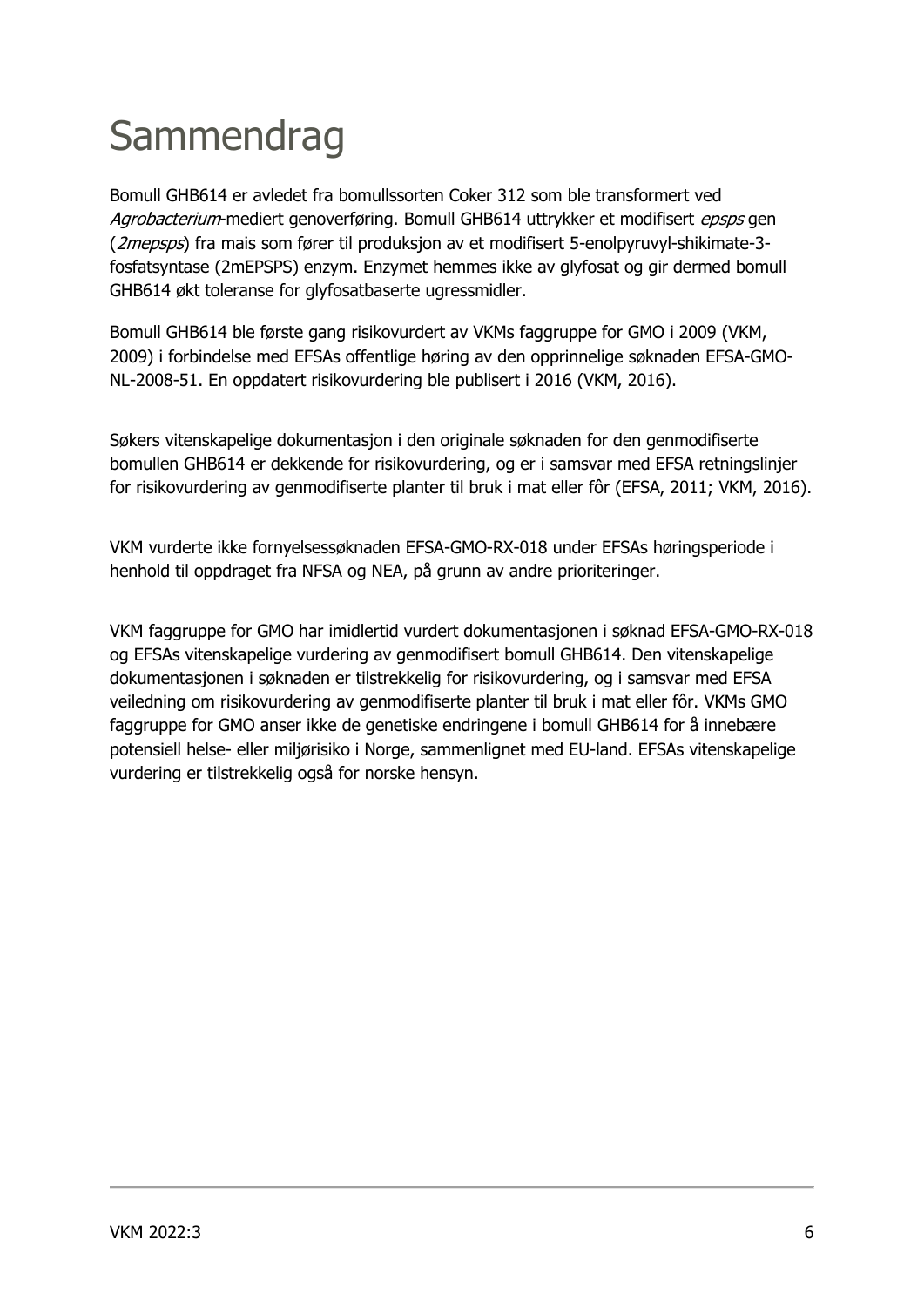# Background as provided by the Norwegian Food Safety Authority and the Norwegian Environment Agency

The Norwegian Food Safety Authority (NFSA) and the Norwegian Environment Agency (NEA) have assigned VKM to perform assessments of genetically modified organisms (GMOs) and derived products thereof, for which there are sought approval of authorisation to the European market under the Regulation (EC) No 1829/2003 of the European Parliament and of the Council of 22 September 2003 on genetically modified food and feed. VKM is requested to perform assessments for all GMO applications made accessible through the EFSA Document Management System (DMS), where the main focus should be on potential health or environmental risks specific to Norway compared to the EU.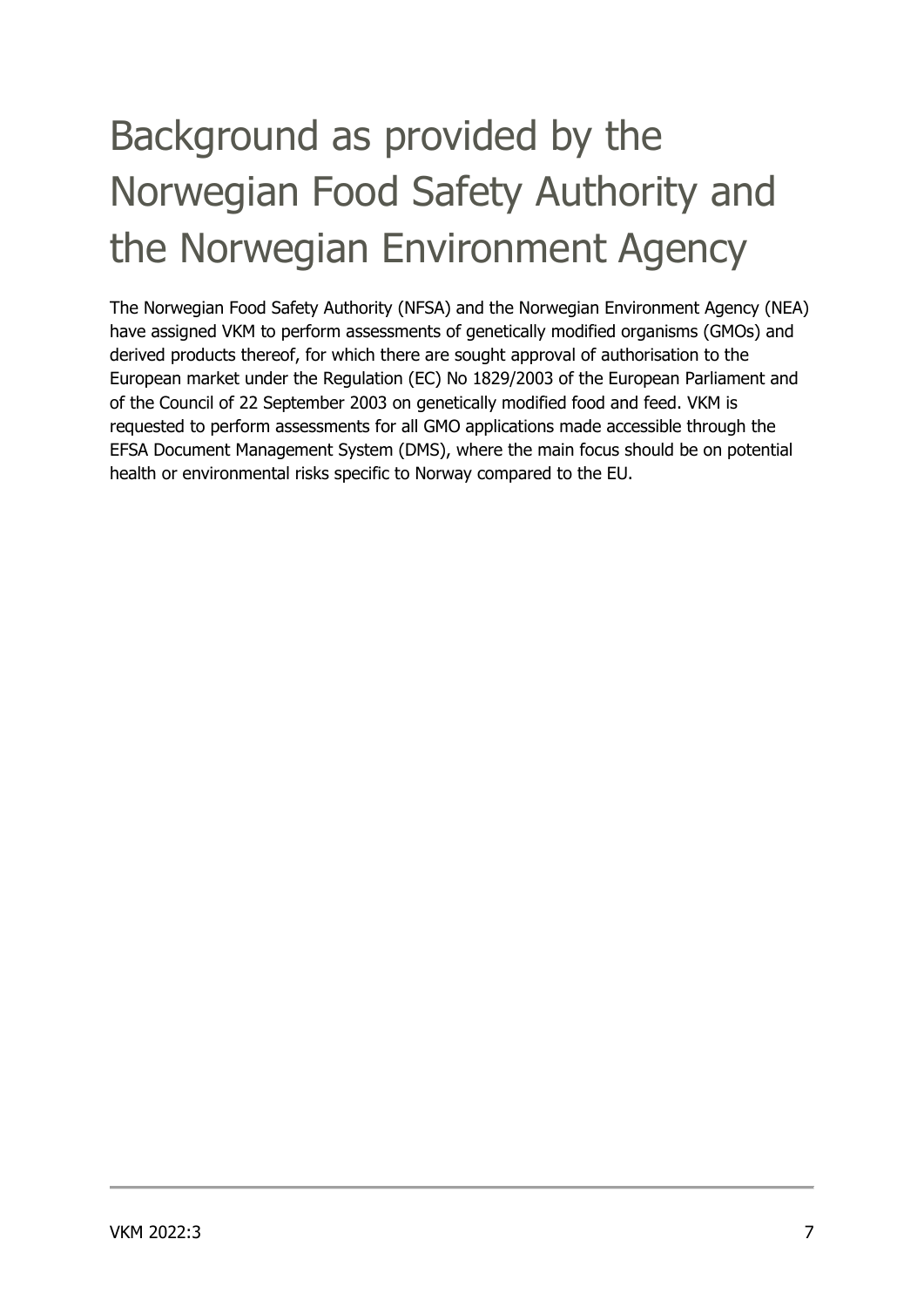## 1 Assessment of genetically modified cotton GHB614 (renewal application EFSA-GMO-RX-018)

## **1.1 Comments during the EFSA scientific consultation-period**

When EFSA submits an application for scientific consultation with a three-month commenting deadline, VKM shall initiate the scientific assessment. From the application is submitted for scientific consultation until EFSA has published its Scientific Opinion (6.5 months + the period when 'the clock stops') VKM should:

• Use this period to assess the scientific quality of the documentation presented in the application. Possible lack of essential information and other relevant scientific literature should be addressed. The application must be in compliance with Regulation (EU) No. 503/2013 and adhere to EFSA guidance (EFSA 2010, 2011) for risk assessment of genetically modified plants.

• Provide comments to EFSA within the deadline and inform The Norwegian Food Safety Authority (NFSA) and the Norwegian Environment Agency (NEA) no later than two weeks before the deadline. If no comments are provided to EFSA, VKM notifies the NFSA and NEA for the reasons why no comment was submitted.

• Assess whether there are considerations specific to Norway that need to be addressed. If such considerations are identified VKM should immediately inform the NFSA and NEA.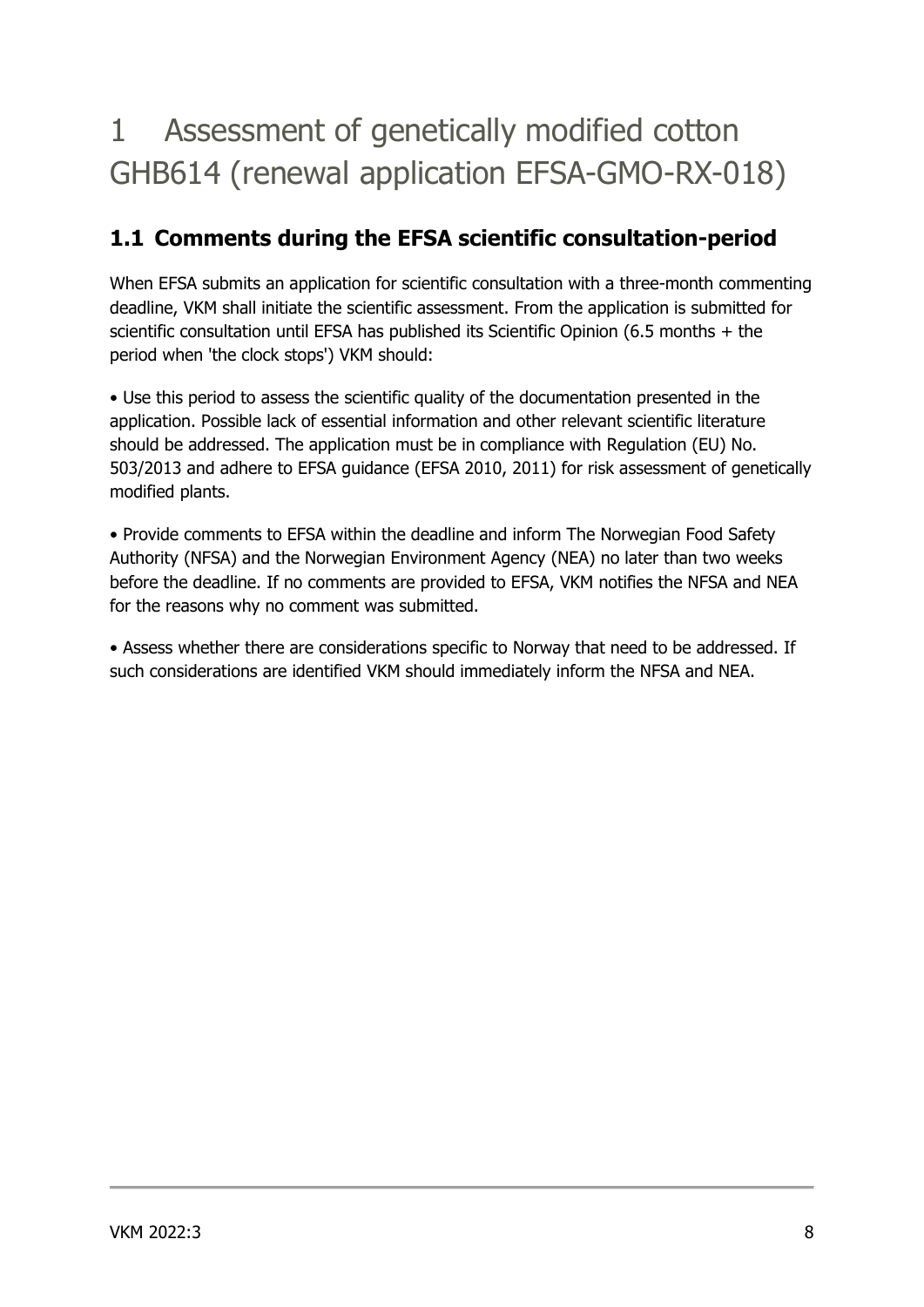**Stage 1** 

**1. Application EFSA-GMO-RX-018**

Genetically modified cotton GHB614

### **2. Information related to the genetic modification:**

Event GHB614 is a genetically modified cotton developed via Agrobacterium tumefaciens transformation.

GHB614 plants contain the transgene *2mepsps*, a modified version of the *epsps* gene derived from maize, which encodes the enzyme 5-enolpyruvyl-shikimate-3-phosphate synthase (2mEPSPS). 2mEPSPS differs from the wild type maize enzyme EPSPS by two amino acid substitutions (Threonine102 replaced by Isoleucine, and Proline106 replaced by Serine), resulting in unchanged enzymatic properties, with the exception of the insensitivity to glyphosate. This provides the plants tolerance to glyphosate-based herbicides.

| Genes                                                                                                                                                                                                                                | <b>Proteins</b>                                            |     |  |  |
|--------------------------------------------------------------------------------------------------------------------------------------------------------------------------------------------------------------------------------------|------------------------------------------------------------|-----|--|--|
| 2 <i>mepsps</i>                                                                                                                                                                                                                      | 2mEPSPS (5-enolpyruvyl-shikimate-3-<br>phosphate synthase) |     |  |  |
| 3. Previously assessed by VKM                                                                                                                                                                                                        | YES: X                                                     | NO: |  |  |
| 4. If yes in item 3. – comments from VKM:                                                                                                                                                                                            |                                                            |     |  |  |
| A risk assessment of cotton GHB614 was first performed by the VKM GMO Panel in<br>connection with the original application, EFSA-GMO-NL-2008-51, in 2009 (VKM 2009). An<br>updated risk assessment was published in 2016 (VKM 2016). |                                                            |     |  |  |

VKM concluded in 2016:

"Cotton is not cultivated in Norway, and there are no cross-compatible wild or weedy relatives of cotton in Europe.

Based on current knowledge and except for the introduced trait, the VKM GMO Panel concludes that cotton GHB614 is nutritionally, compositionally, phenotypically and agronomically equivalent to and as safe as its conventional counterpart and other cotton cultivars.

Considering the intended uses, which exclude cultivation, the VKM GMO Panel concludes that GHB614 does not represent an environmental risk in Norway."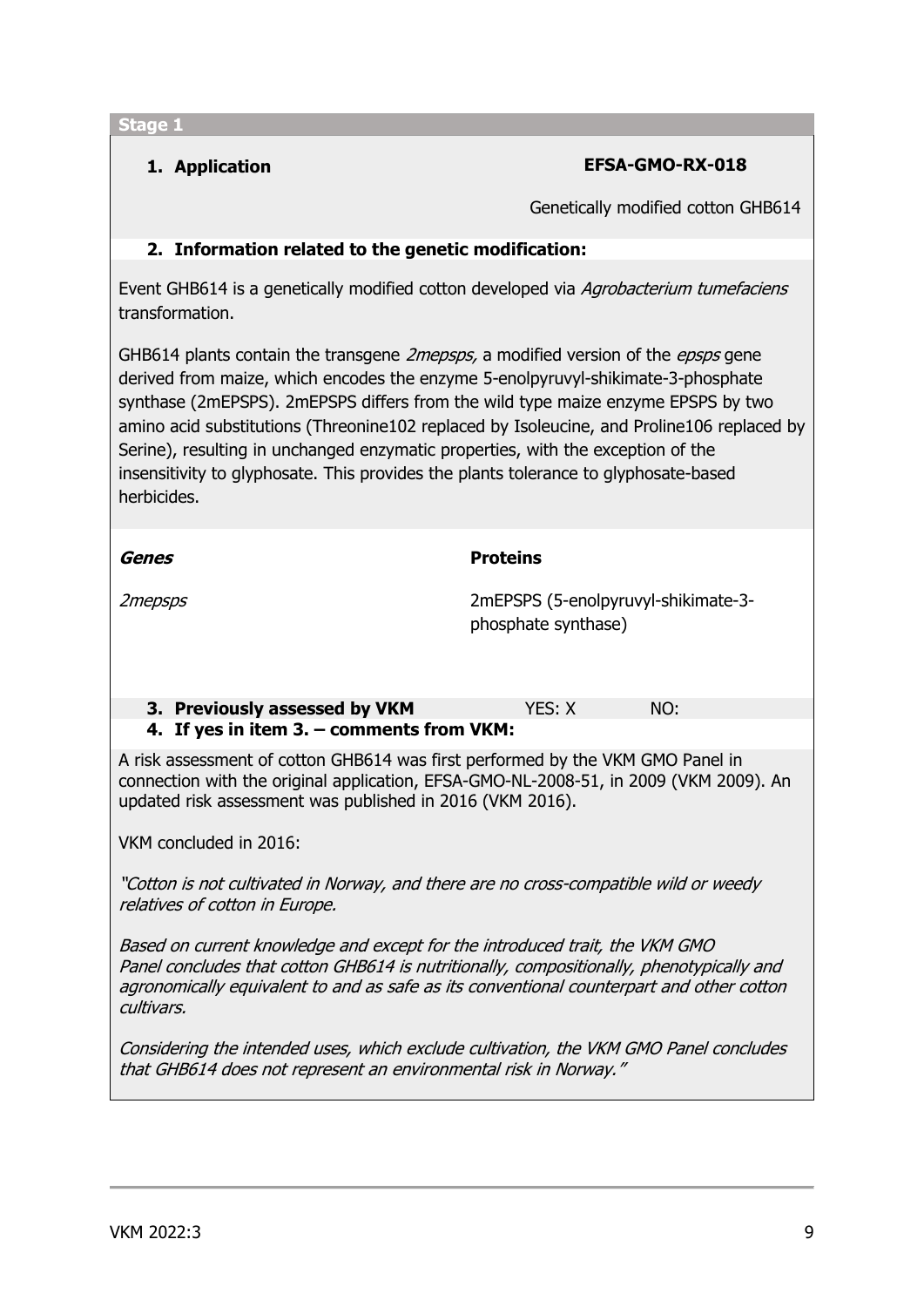| 5. Date when EFSA declared the<br>application as valid in accordance with<br>Articles $6(1)$ and $18(1)$                                                      | 11.08.2020 |       |       |  |
|---------------------------------------------------------------------------------------------------------------------------------------------------------------|------------|-------|-------|--|
| 6. Deadline of EFSAs commenting period                                                                                                                        | 14.11.2020 |       |       |  |
| 7. VKMs assessment of the<br>documentation in the application                                                                                                 |            |       |       |  |
| Applicants documentation:                                                                                                                                     |            |       |       |  |
| Additional literature used by VKM:                                                                                                                            |            |       |       |  |
| Documentation in compliance with Regulation (EU)<br>No. 503/2013:                                                                                             | YES:       | NO:   |       |  |
| Documentation in accordance with EFSA guidance<br>for risk assessment of genetically modified plants<br>(EFSA 2010, 2011):                                    | YES:       | NO:   |       |  |
| 8. Comments submitted from VKM during<br><b>EFSAs public consultation</b>                                                                                     | YES:       | NO: X |       |  |
| 9. Date of submission from VKM                                                                                                                                |            |       |       |  |
| 10. Comment(s) to EFSA:                                                                                                                                       |            |       |       |  |
| 11. If NO in item 8. - comments from VKM:                                                                                                                     |            |       |       |  |
| VKM has not assessed the application during EFSAs commenting period in accordance with<br>the assignment from NFSA and NEA, due to other pressing priorities. |            |       |       |  |
| 12. Need for national consideration(s)                                                                                                                        | YES:       | NO:   | NA: X |  |
| 13. If YES in item 12. - comments from VKM:                                                                                                                   |            |       |       |  |
|                                                                                                                                                               |            |       |       |  |
| 14. If NO or NA in item 12. - comments from VKM:                                                                                                              |            |       |       |  |
|                                                                                                                                                               |            |       |       |  |
| VKM has not assessed the application during EFSAs commenting period in accordance with<br>the assignment from NFSA and NEA, due to other pressing priorities. |            |       |       |  |
| 15. VKMs conclusion regarding the application:                                                                                                                |            |       |       |  |
|                                                                                                                                                               |            |       |       |  |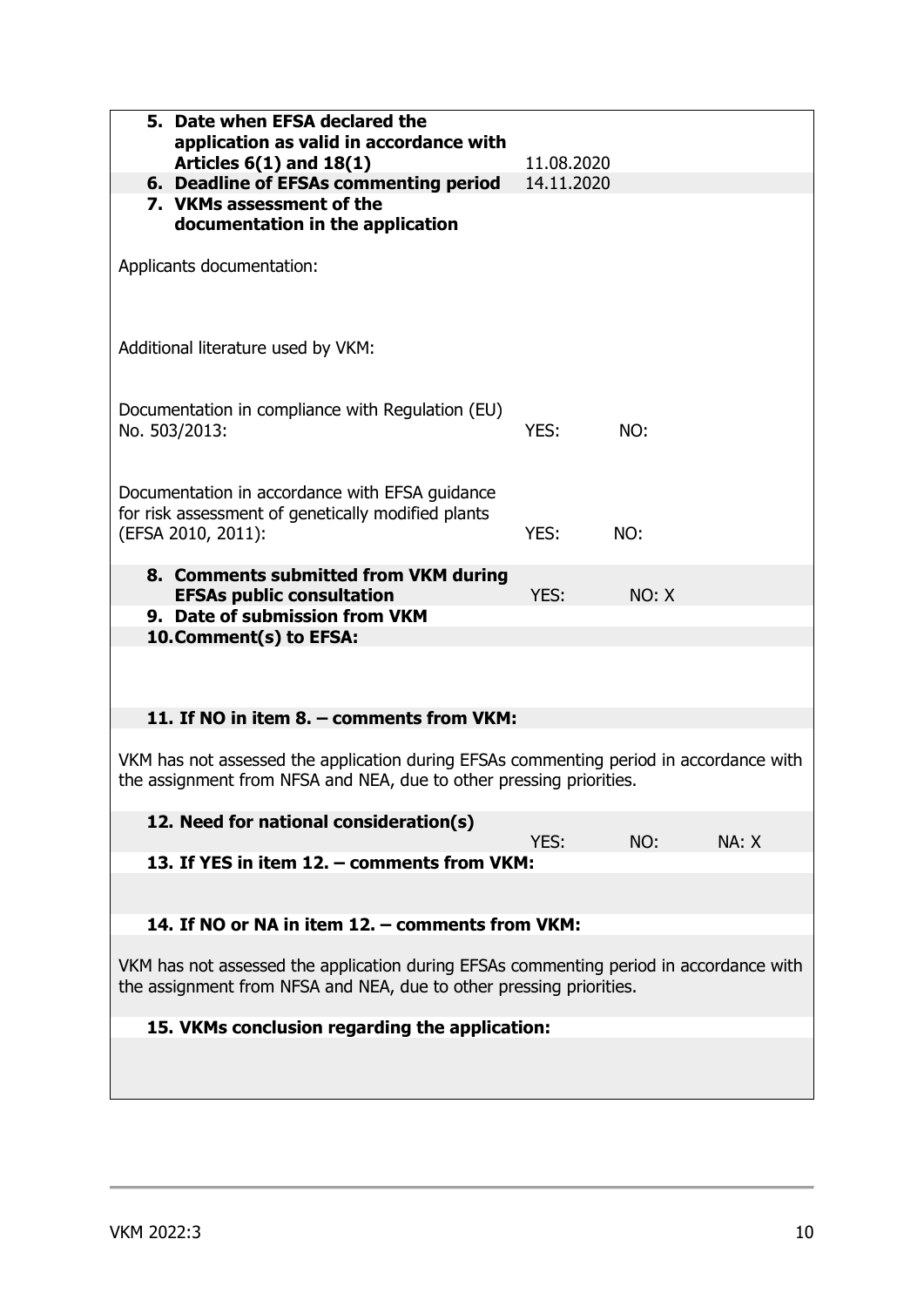## **1.2 Considerations after EFSAs publication of their scientific opinion – part 1**

When EFSA publishes their scientific opinion together with the comments from the member states, VKM shall within a month inform the NFSA and EEA on the following:

• Are EFSA's answer(s) to the Norwegian comments satisfactorily answered, or do VKM still have scientific objections to EFSA's conclusions

- Do EFSA's answers to comments from member states indicate need for follow-up by VKM
- Considerations specific to Norway

| <b>Stage 2</b>                                                                                                                 |          |     |       |  |  |
|--------------------------------------------------------------------------------------------------------------------------------|----------|-----|-------|--|--|
| 1. Date of publication of EFSA opinion                                                                                         | 07.07.21 |     |       |  |  |
| 2. VKMs deadline for informing NFSA and EEA                                                                                    | 07.08.21 |     |       |  |  |
| 3. If YES in item 8. (table $1$ )-<br>Answer from EFSA has been considered by VKM<br>as satisfactory (Annex G)                 | YES:     | NO: | NA: X |  |  |
| 4. If YES in item 3 - Comments from VKM:                                                                                       |          |     |       |  |  |
|                                                                                                                                |          |     |       |  |  |
| 5. If NO or NA in item $3 -$<br>Comment(s) and further considerations from VKM:                                                |          |     |       |  |  |
|                                                                                                                                |          |     |       |  |  |
| VKM has not assessed the application during Stage 1. due to other pressing priorities.                                         |          |     |       |  |  |
| 6. Follow-up item 10 (table $1$ ) – comments from<br><b>VKM</b>                                                                |          |     |       |  |  |
| VKM has not assessed the application in accordance with the assignment from NFSA and<br>NEA, due to other pressing priorities. |          |     |       |  |  |
| 7. Considerations from VKM regarding comments from EU member states<br>and other countries under Annex G:                      |          |     |       |  |  |
| No member state comments imply the need for follow-up by VKM.                                                                  |          |     |       |  |  |
|                                                                                                                                |          |     |       |  |  |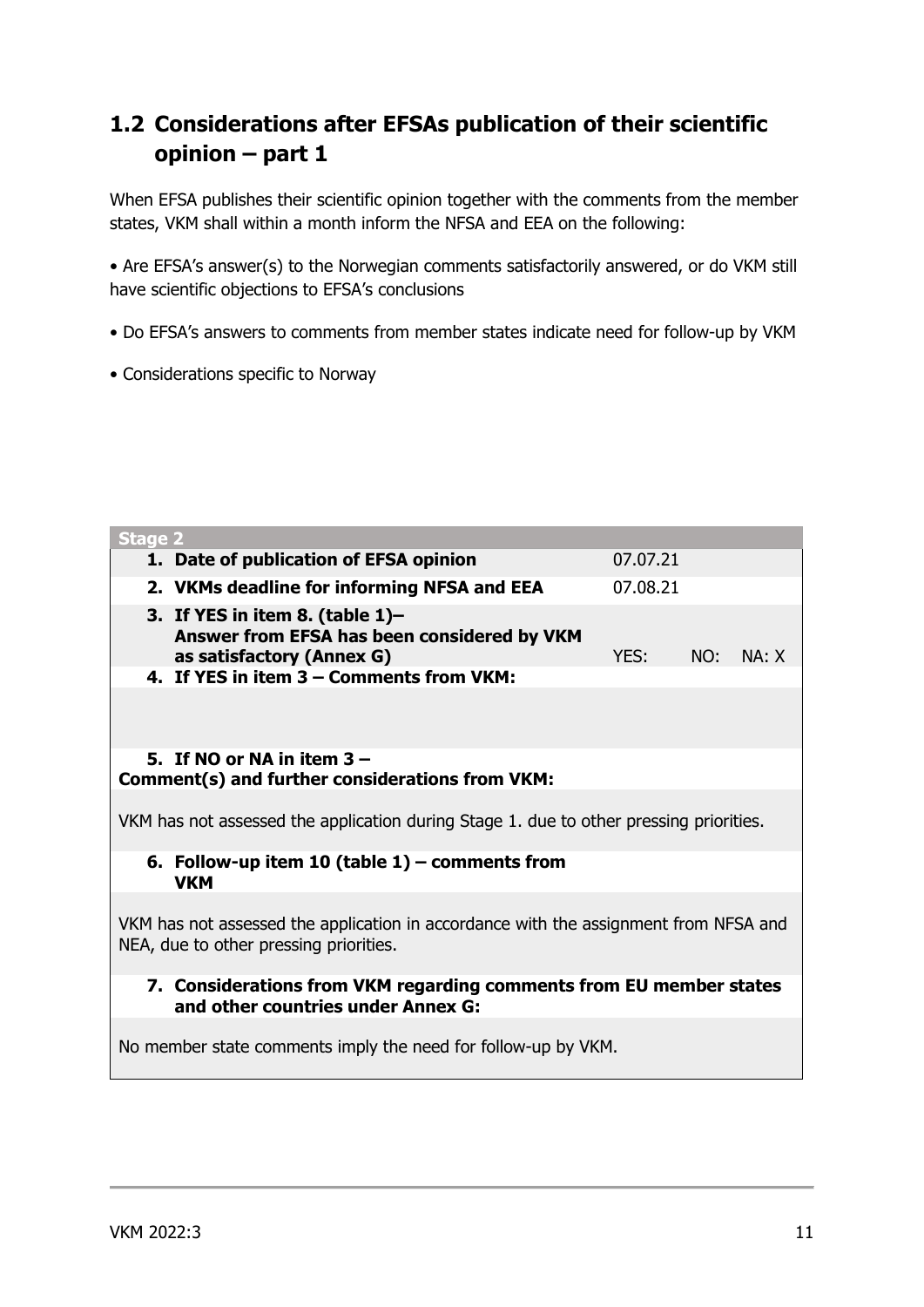## **1.3 Considerations after EFSAs publication of their scientific opinion – part 2**

If VKM's comments regarding health and environmental risk are not considered to be satisfactorily answered by EFSA, VKM shall within three months carry out a risk assessment of these conditions, as well as conditions specific to Norway. VKM shall highlight uncertainties and knowledge gaps. It shall be stated within which areas there are knowledge gaps, and whether uncertainties, quality of data, and knowledge gaps will affect the conclusion.

| <b>Stage 3</b>                                                                                                                                                                                                      |          |       |  |  |  |
|---------------------------------------------------------------------------------------------------------------------------------------------------------------------------------------------------------------------|----------|-------|--|--|--|
| 1. Need for further assessment(s)                                                                                                                                                                                   | YES:     | NO: X |  |  |  |
| 2. If YES in item 1. - Further considerations from VKM:                                                                                                                                                             |          |       |  |  |  |
|                                                                                                                                                                                                                     |          |       |  |  |  |
| 3. If NO in item 1. - comments from VKM                                                                                                                                                                             |          |       |  |  |  |
| The scientific documentation provided in the application is adequate for risk assessment,<br>and in accordance with the EFSA guidance on risk assessment of genetically modified<br>plants for use in food or feed. |          |       |  |  |  |
| The EFSA opinion is adequate also for Norwegian considerations.                                                                                                                                                     |          |       |  |  |  |
| 4. Need for national considerations                                                                                                                                                                                 | YES:     | NO: X |  |  |  |
| 5. If YES in item 4. - comments from VKM:                                                                                                                                                                           |          |       |  |  |  |
|                                                                                                                                                                                                                     |          |       |  |  |  |
| 6. If NO or NA in item 4. - comments from VKM                                                                                                                                                                       |          |       |  |  |  |
|                                                                                                                                                                                                                     |          |       |  |  |  |
| The VKM GMO Panel does not consider the modifications in event GHB614 to imply                                                                                                                                      |          |       |  |  |  |
| potential specific health or environmental risks in Norway, compared to EU-countries.                                                                                                                               |          |       |  |  |  |
| 7. Need for a risk assessment                                                                                                                                                                                       | YES:     | NO: X |  |  |  |
| 8. Date of deadline for risk assessment                                                                                                                                                                             | NА       |       |  |  |  |
| 9. Date of publication of assessment                                                                                                                                                                                | 14.02.22 |       |  |  |  |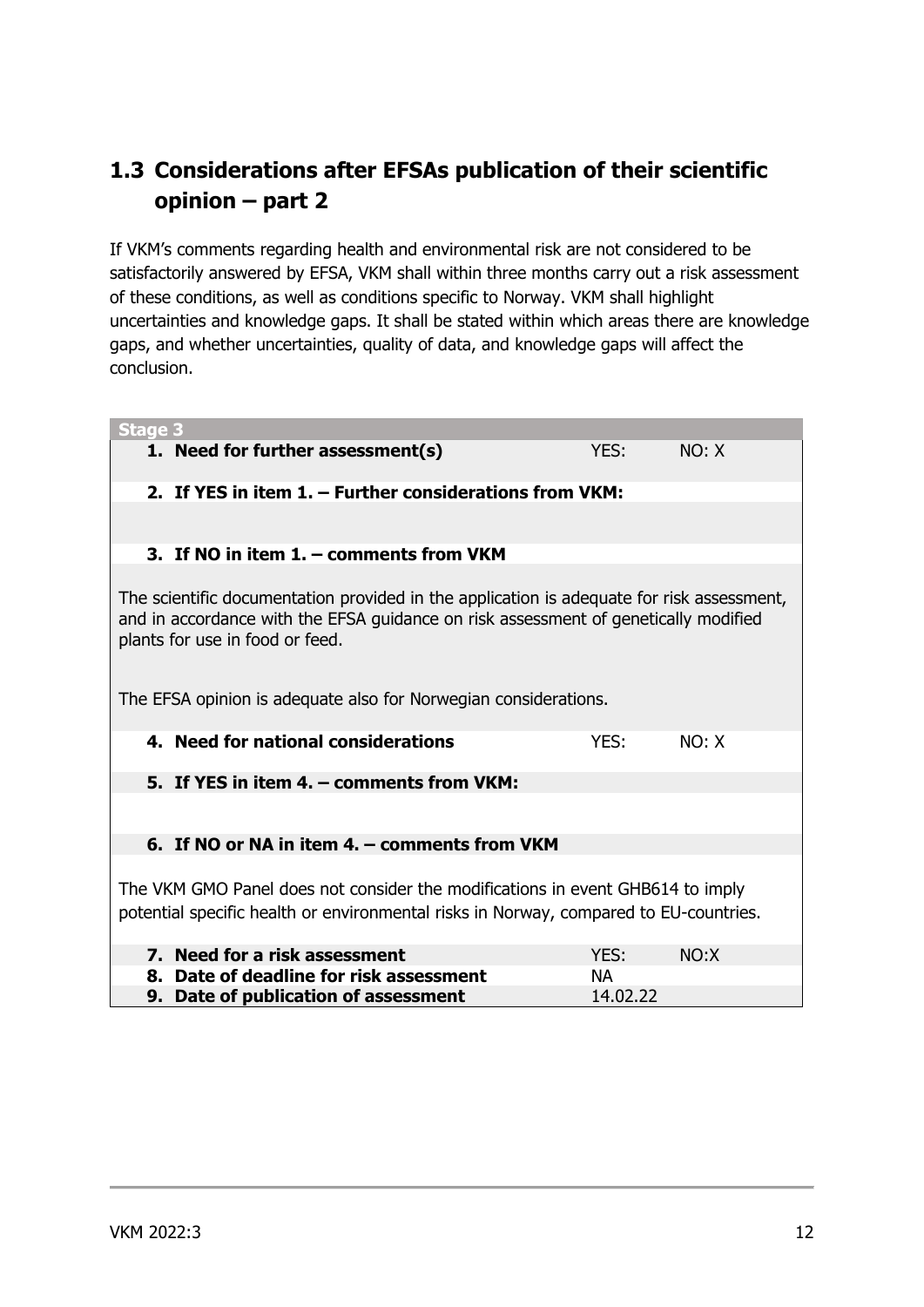# 2 Conclusions

The VKM GMO Panel has performed an assessment of genetically modified cotton GHB614.

Event GHB614 (application EFSA‐GMO‐RX-018) is a genetically modified cotton developed via Agrobacterium tumefaciens transformation. GHB614 plants contain the transgene 2mepsps, a modified version of the *epsps* gene derived from maize, which encodes the enzyme 5enolpyruvyl-shikimate-3-phosphate synthase (2mEPSPS). 2mEPSPS differs from the wild type maize enzyme EPSPS by two amino acid substitutions (Threonine102 replaced by Isoleucine, and Proline106 replaced by Serine), resulting in unchanged enzymatic properties, with the exception of the insensitivity to glyphosate. This provides the plants tolerance to glyphosatebased herbicides.

VKM did not assessed the renewal application EFSA-GMO-RX-018 during EFSAs commenting period in accordance with the assignment from NFSA and NEA, due to other pressing priorities.

However, the VKM GMO panel has assessed the documentation in the application EFSA‐ GMO‐RX-018 and EFSAs scientific opinion on genetically modified cotton GHB614. The scientific documentation provided in the application is adequate for risk assessment, and in accordance with the EFSA guidance on risk assessment of genetically modified plants for use in food or feed.

The VKM GMO panel does not consider the introduced modifications in cotton GHB614 to imply potential specific health or environmental risks in Norway, compared to EU-countries. The EFSA scientific opinion is adequate also for Norwegian considerations.

A risk assessment of cotton GHB614 was first performed by the VKM GMO Panel in connection with the original application, EFSA-GMO-NL-2008-51, in 2009 (VKM 2009). An updated risk assessment was published in 2016 (VKM 2016).

VKM concluded in 2016:

"Cotton is not cultivated in Norway, and there are no cross-compatible wild or weedy relatives of cotton in Europe.

Based on current knowledge and except for the introduced trait, the VKM GMO Panel concludes that cotton GHB614 is nutritionally, compositionally, phenotypically and agronomically equivalent to and as safe as its conventional counterpart and other cotton cultivars.

Considering the intended uses, which exclude cultivation, the VKM GMO Panel concludes that GHB614 does not represent an environmental risk in Norway."